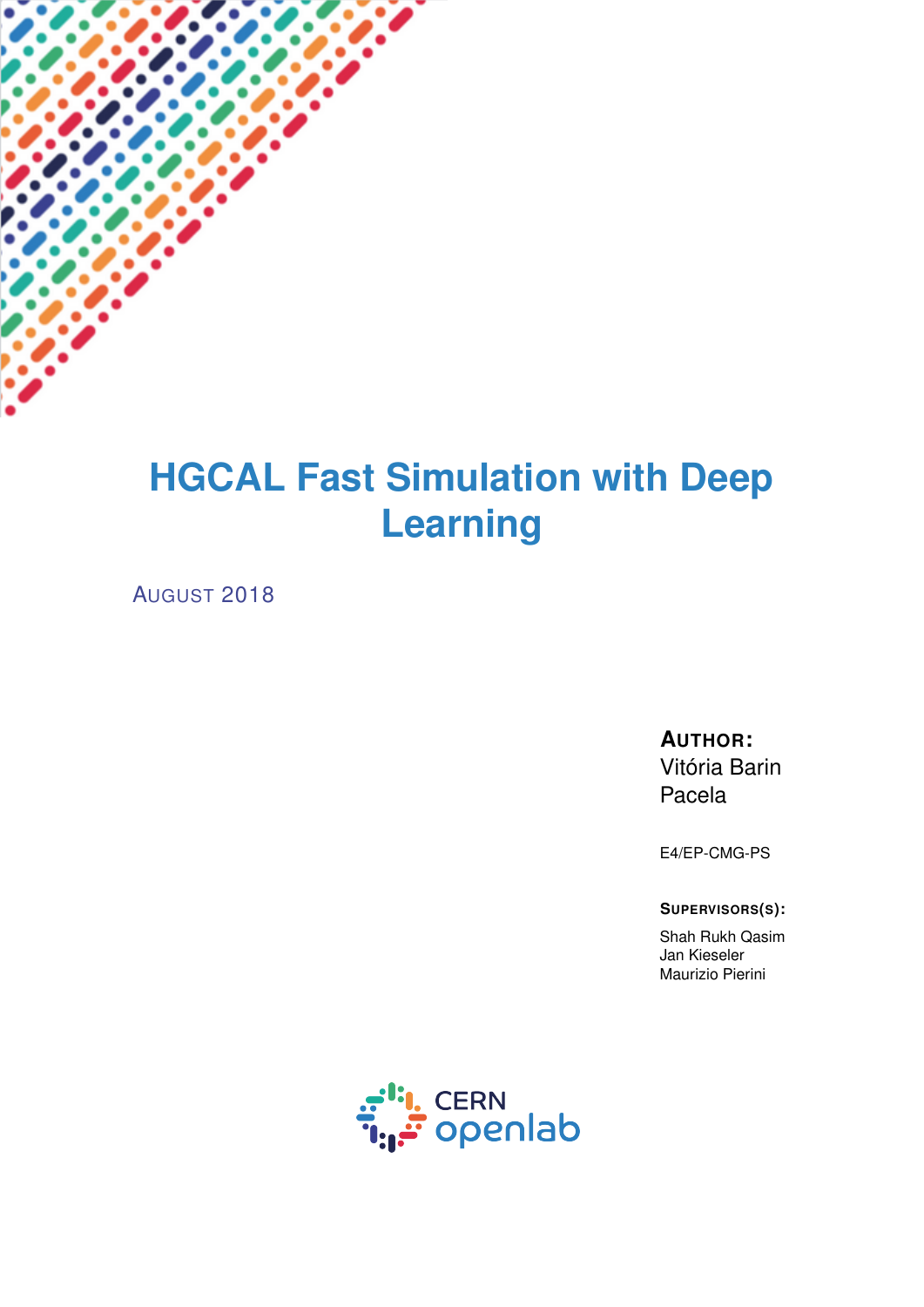

## **Project Specification**

Highly granular calorimeters (HGCAL) will be one of the biggest novelties of the CMS Phase II upgrade and, in general, of the next generation of collider experiments. This kind of detectors offer more opportunities but much more complexity. It has a drawback on the execution time of generic tasks, such particle reconstruction and identification as well as, notably, event simulation. In order to stay within the technical budgets (e.g. computing time) and satisfy the demand for large simulation samples, experiments will have to work on faster and more accurate simulation process. Deep Learning, and in particular generative models, offer an interesting possibility to speed up the simulation technique. Moreover, deep learning solutions are particularly suitable for HGCAL, given the pixelated nature of its active material. This project aims to adapt to HGCAL existing work on GAN for fast simulation.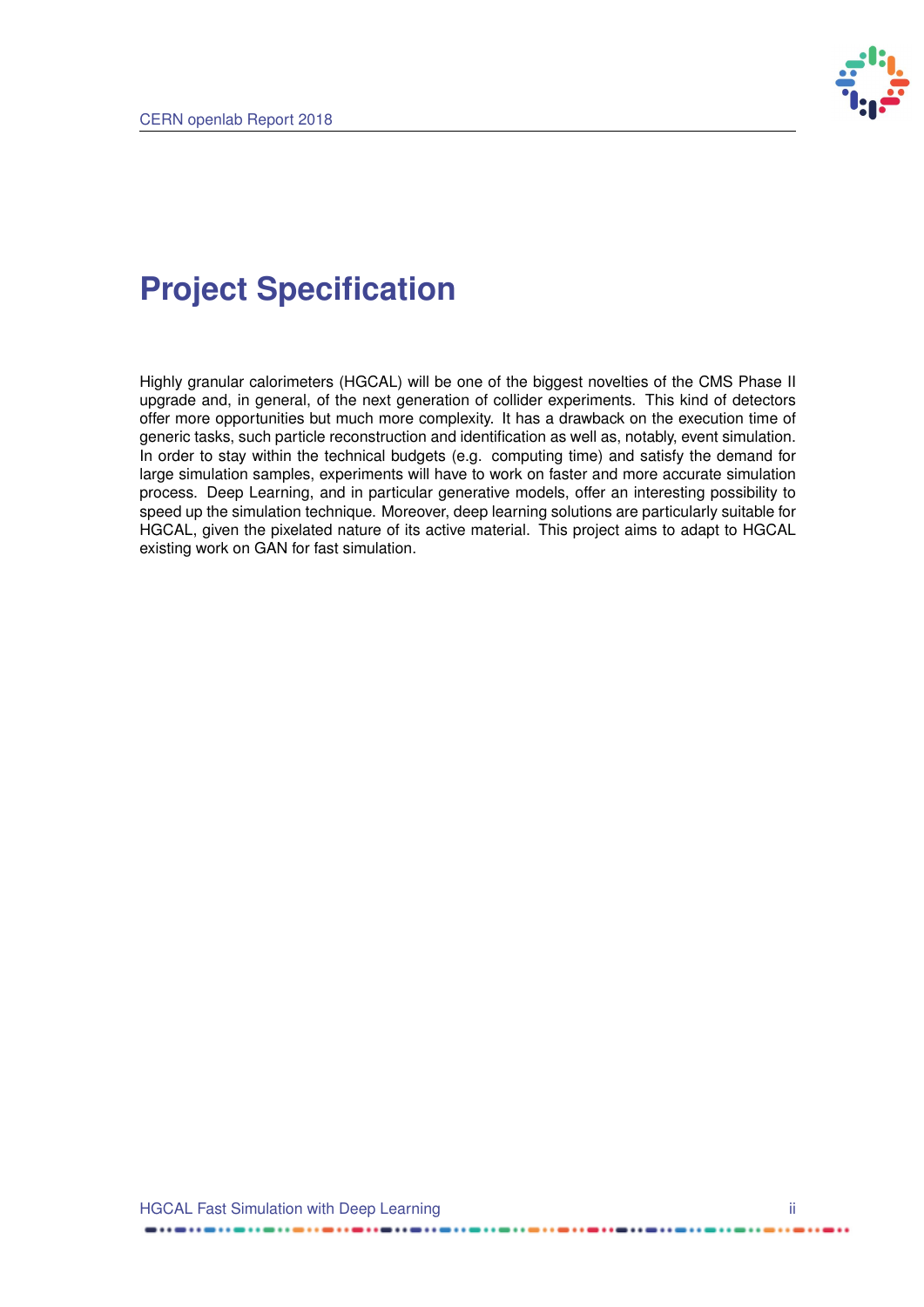

### **Abstract**

This project uses Wasserstain Generative Adversatial Networks (WGANs) to supply the demand for large simulation samples in the event of the CMS Phase II Upgrade. The distributions of real and generated hits on different detector layers are trained, revealing good quality especially in the production of longitudinal showers. This result provides a baseline for further studies. The performance of the trained models is evaluated using three different metrics, all giving consistent conclusions. The Wasserstein distance was chosen to decide upon the best model.

 $- \cdots - \cdots$ 

..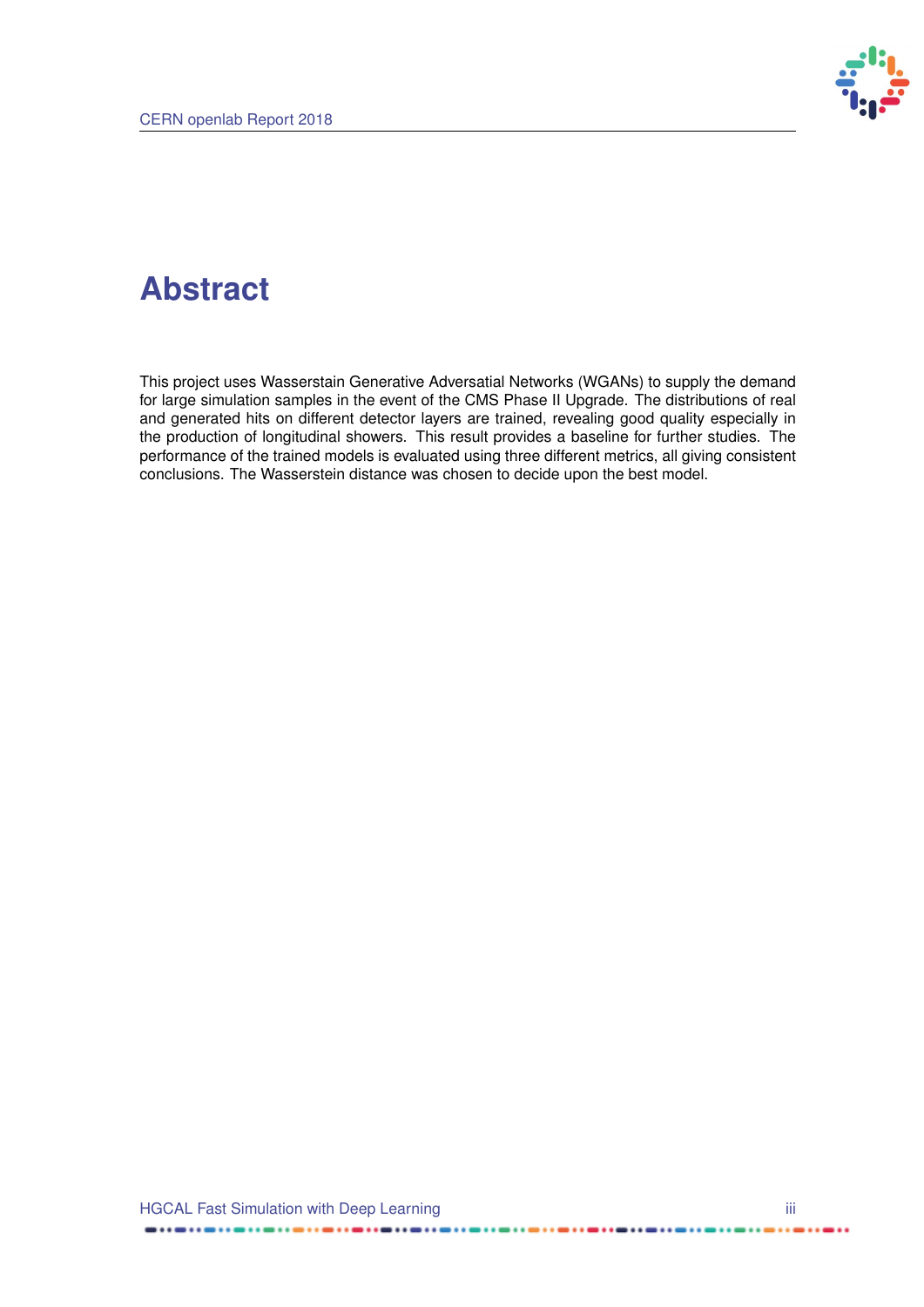

### <span id="page-3-0"></span>**Contents**

|                | <b>Contents</b>                |                                           |  |  |  |
|----------------|--------------------------------|-------------------------------------------|--|--|--|
|                | <b>List of Figures</b>         |                                           |  |  |  |
|                | <b>List of Tables</b>          | vi                                        |  |  |  |
| 1              | Introduction<br>1.1<br>$1.2 -$ | $\blacksquare$ 1<br>$\boldsymbol{\Delta}$ |  |  |  |
| $\overline{2}$ | <b>HGCAL WGAN</b><br>2.1<br>22 | 5<br>5<br>6                               |  |  |  |
|                | 3 Conclusions                  | 9                                         |  |  |  |
| 4              | <b>Acknowledgments</b>         | 10                                        |  |  |  |
|                | 11<br><b>Bibliography</b>      |                                           |  |  |  |

......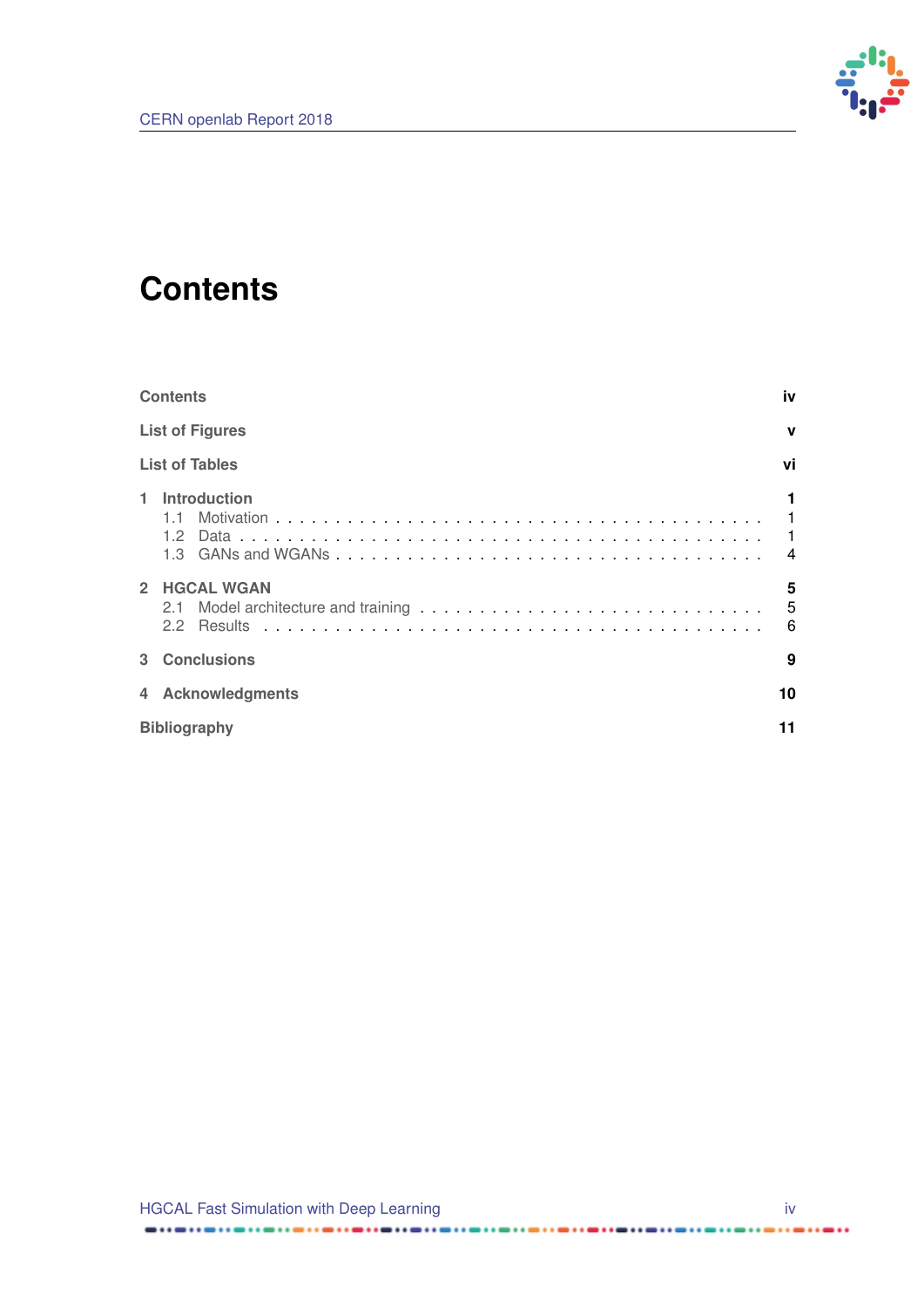

# <span id="page-4-0"></span>**List of Figures**

| $1.1 -$                 | The sum over all the pixels of the calorimeter relates to the true energy of the                                                                                                                                                                                                                | $\overline{2}$<br>3 |
|-------------------------|-------------------------------------------------------------------------------------------------------------------------------------------------------------------------------------------------------------------------------------------------------------------------------------------------|---------------------|
| 1.2 <sub>1</sub><br>1.3 | Projection of the training data in $\eta \times \phi$ , $\eta \times$ depth, and $\phi \times$ depth planes.<br>Total energy deposited in $\eta$ and $\phi$ bins, according to the position. Most of the<br>energy depositions occur in the center of the calorimeter, while the energy deposi- |                     |
|                         | tions over the $\phi$ bin surpass the depositions over the $\eta$ bin.                                                                                                                                                                                                                          | 3                   |
| 2.1                     | Architecture of the generator network. The generator starts from a 100-dimensional<br>uniform distribution projected to a convolutional representation. Three deconvolu-<br>tions are used until the generated image of the correct shape is reached.                                           | 5                   |
| $2.2^{\circ}$           | Architecture of the critic network. Four Convolution2D layers are applied in con-<br>junction with ZeroPadding2D, Batch Normalization, and Dropout layers. The output<br>from the Dense layer does not contain the sigmoid activation function that is usual                                    |                     |
|                         |                                                                                                                                                                                                                                                                                                 | 6                   |
| 2.3                     | Energy deposition per axis. The generated samples demonstrate a similar distri-<br>bution to the real samples regarding the z axis – depth of the calorimeter. Distribu-                                                                                                                        |                     |
| 2.4                     | tions along $x - \eta$ bin – and $y - \phi$ bin – axes require improvement.<br>Average of the measure of the Wasserstain distance, KL divergence, and JS di-                                                                                                                                    | 7                   |
|                         | vergence, calculated on the distributions of energy deposition per axis. The best                                                                                                                                                                                                               | 7                   |
| $2.5^{\circ}$           | Wasserstain distance metric calculated on the distributions of energy deposition<br>per axis. The distribution along the $z -$ depth of the calorimeter- axis is learned                                                                                                                        |                     |
|                         | fast, while the distribution on $x - y$ bin- and $y - \phi$ bin- axes stabilize after step 4000.                                                                                                                                                                                                | 8                   |

......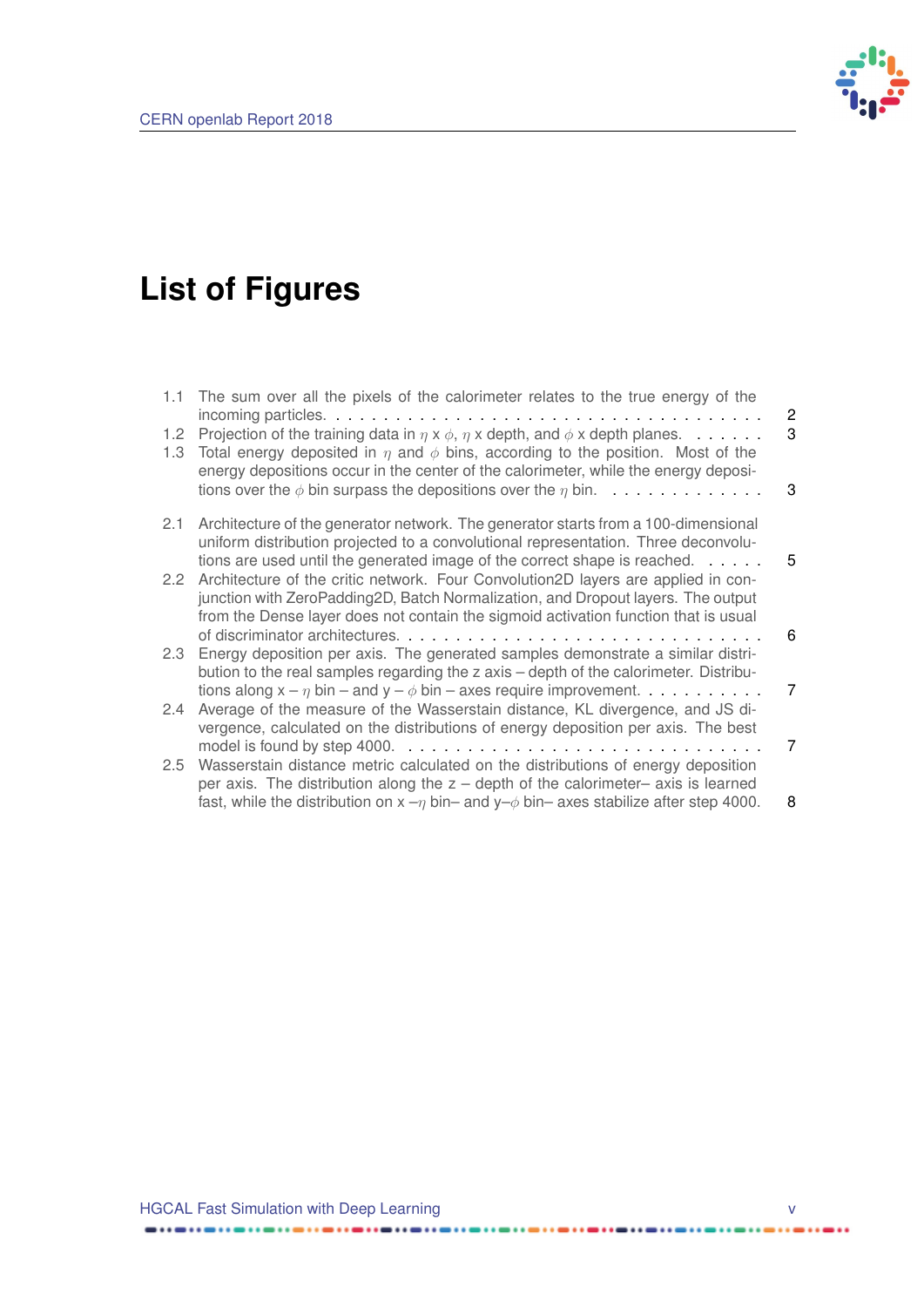

# <span id="page-5-0"></span>**List of Tables**

[2.1 Comparison between training and generation time in different machines.](#page-11-2) . . . . . . . 6

. . . . . .

. . . . . . . . . . . . . . . . . . . .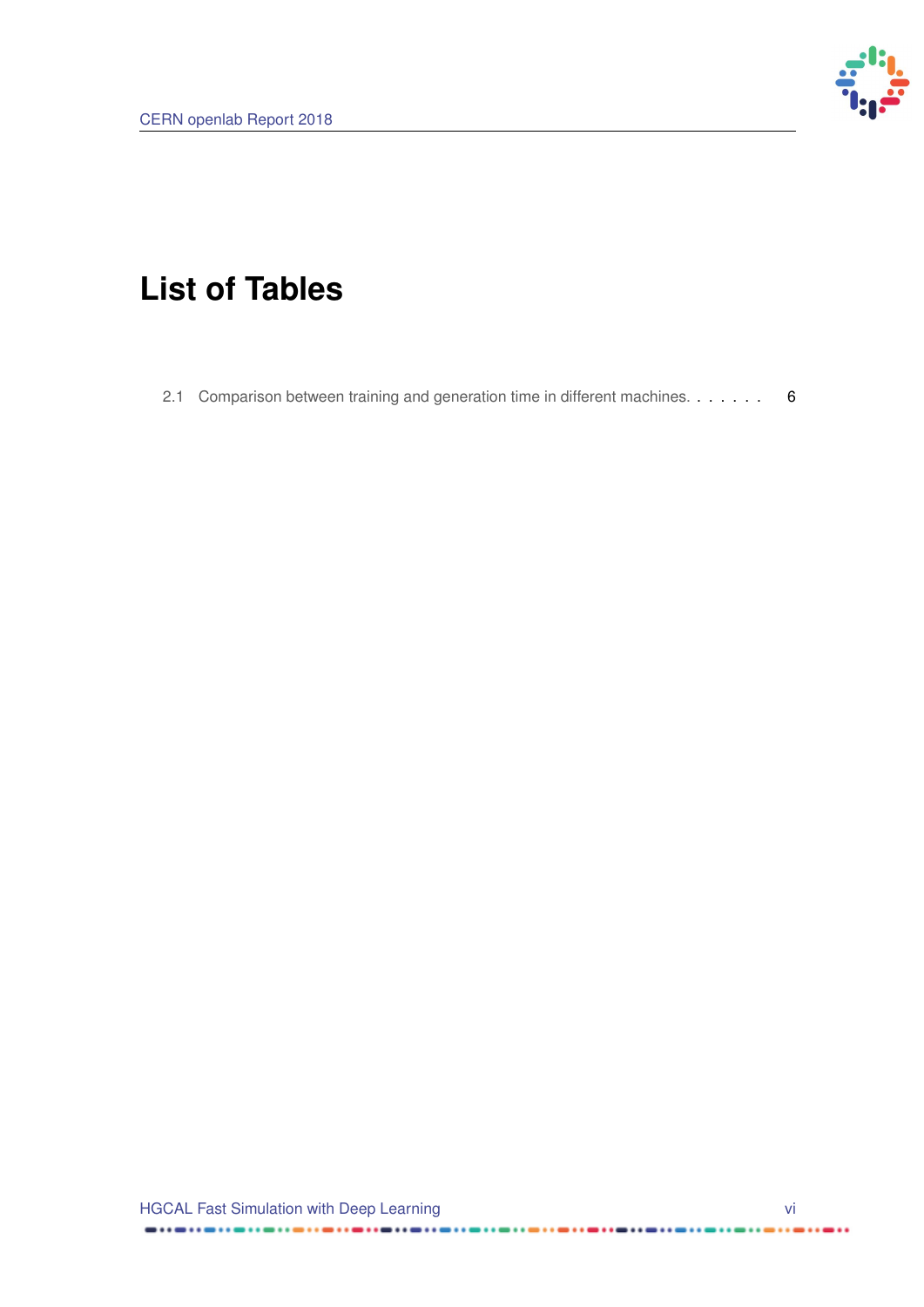### <span id="page-6-3"></span><span id="page-6-0"></span>**1. Introduction**

#### <span id="page-6-1"></span>**1.1 Motivation**

The highly granular calorimeter (HGCAL) will be the greatest novelty of the Compact Muon Solenoid (CMS) Phase II upgrade [\[3\]](#page-16-1) and of the next generation of collider experiments. After the upgrade, there will be four times more particle interactions in the experiment, introducing a new demand for large and accurate simulation samples, while detector simulations present higher time complexity in the new calorimeter architecture.

Deep Learning, and in particular generative models, offer an interesting possibility to speed up the simulation technique. Generative Adversarial Networks (GANs) [\[5\]](#page-16-2) have been applied to calorimeter simulation problems in High Energy Physics (HEP): the CaloGAN [\[9\]](#page-16-3) architecture considered a simplified version of the electromagnetic calorimeter from the ATLAS experiment, reproducing particle shower properties while achieving significant computational speedup. GANs have been explored in three-dimensional calorimeters [\[2\]](#page-16-4) [\[8\]](#page-16-5) by treating detector response simulation as an image generation problem, employing three-dimensional convolutions in the model architecture. More recently, Wasserstein GANs (WGANs) have been applied to calorimeter data from CERN's Super Proton Synchrotron test beam [\[4\]](#page-16-6).

Deep learning solutions are particularly suitable for the CMS High-Granularity Calorimeter (HGCAL), given the pixelated nature of the problem. This project adapts existing work about GANs for fast simulation. Particular attention is devoted to the specific aspects of HGCAL, such as its hexagon-shaped cell geometry.

<span id="page-6-2"></span>The repository for this work is available at [https://github.com/vitoriapacela/hgcal\\_wgan](https://github.com/vitoriapacela/hgcal_wgan).

#### **1.2 Data**

The dataset consists of Monte Carlo simulations of particle showers generated with Geant4 software. For each generated particle shower, the following information is recorded about the incoming particle: pseudorapidity  $(\eta)$ , azimuthal angle  $(\phi)$ , and true energy. Reconstructed hits are described by the energy, time,  $\eta$ ,  $\phi$ , and layer-the longitudinal direction in which the shower is developed.

The active material of the HGCAL consists of hexagonal silicon sensors that detect particle showers. In this sense,  $(\eta, \phi, \phi)$  coordinates correspond to the center of the hexagons. In order to approach this data as in an image-generation problem, it needs to be converted to a pixelated image format. For such, the energy deposits are mapped from  $(\eta, \phi)$ , layer) coordinates to a 3-D array. A square tiling is fit into the array, so that each pixel of the grid contains a set of energy deposits, whose size depends on the size of the squares. The tiling size is chosen such that there are at most 6 six sensors per pixel, and then the energy deposits in each pixel are summed up. The data shape after preprocessing is (16, 16, 55). The depth of the calorimeter is 55 layers, while the selected window size for the events is 16x16.

As a first attempt to solve the problem, simulated events of electrons without pileup were selected. Moreover, the considered calorimeter "window" contains deposits coming from only one particle. The events are stored in compressed HDF5 files. The training set contains 155 145 events with energies ranging from 0 to 500 GeV. A higher number of events could improve the

HGCAL Fast Simulation with Deep Learning 1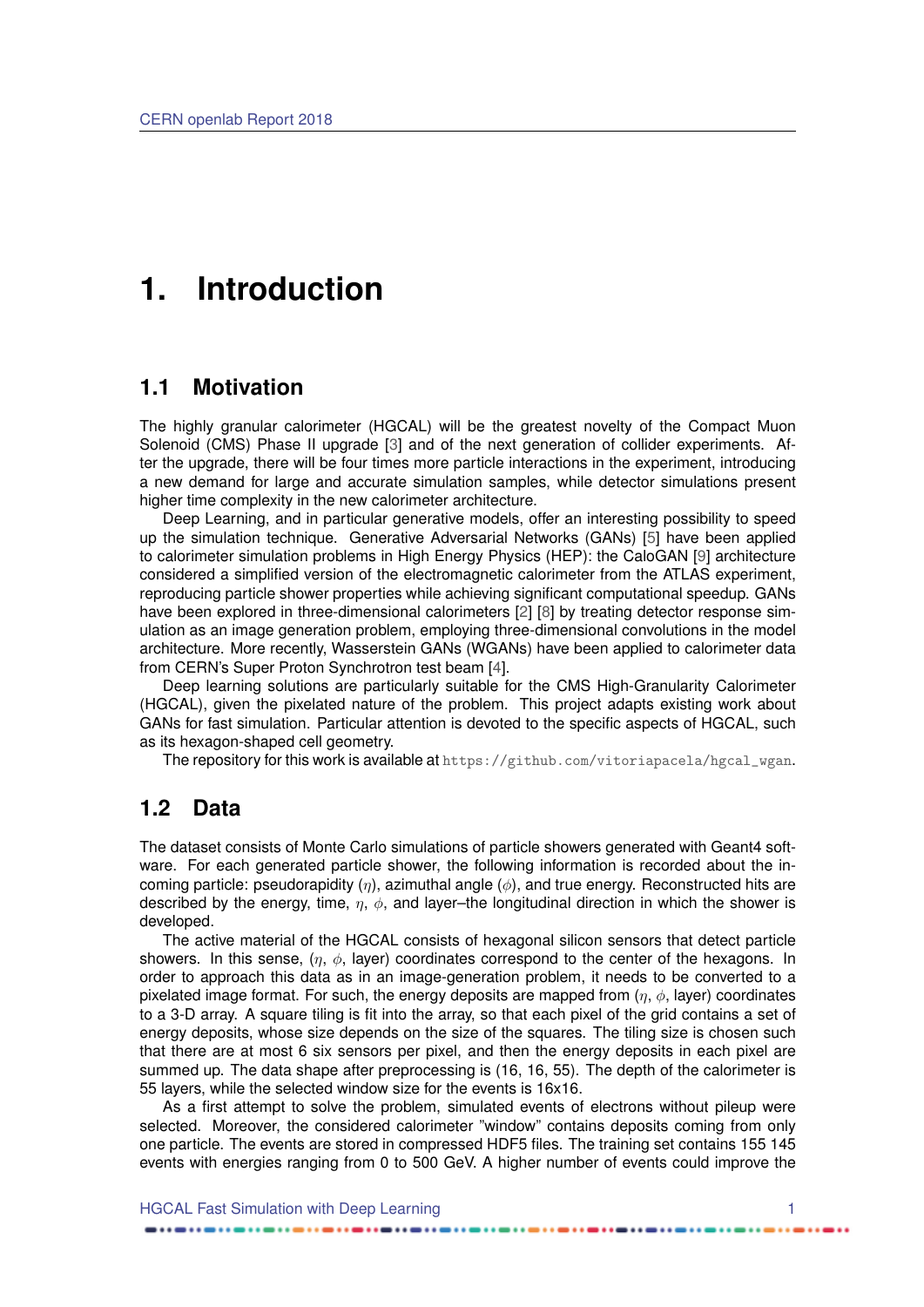

<span id="page-7-0"></span>

Figure 1.1: The sum over all the pixels of the calorimeter relates to the true energy of the incoming particles.

performance of the model, therefore experiments using larger samples should be performed in the future.

The data describes a small energy loss in the calorimeter  $-$  compared to other types of calorimeters, in which the majority of the energy is lost in the absorber –, as illustrated in Fig. [1.1,](#page-7-0) in which the total energy deposited in the calorimeter has approximately a one-to-one relation to the true energy of the incoming particle. However, in some events the total energy deposited in the calorimeter is higher than the true energy of the particle. This possible problem in the dataset did not have any significant negative impact in training.

The 3D data can be analysed according to its projections in each plane, as illustrated in Fig. [1.2.](#page-8-0) For each plane projection, the original data is summed into one of the axes for each event, and the image is obtained by taking the average of all the events. There is a slight discrepancy between  $n$  bin and  $\phi$  bin axes, clarified in Fig. [1.3.](#page-8-1) This is explained by the bending of electrons due to the electromagnetic field. It is also noticeable that the electrons decay in the first half of the calorimeter, and that there is a dispersion in the  $27<sup>th</sup>$  layer of the calorimeter.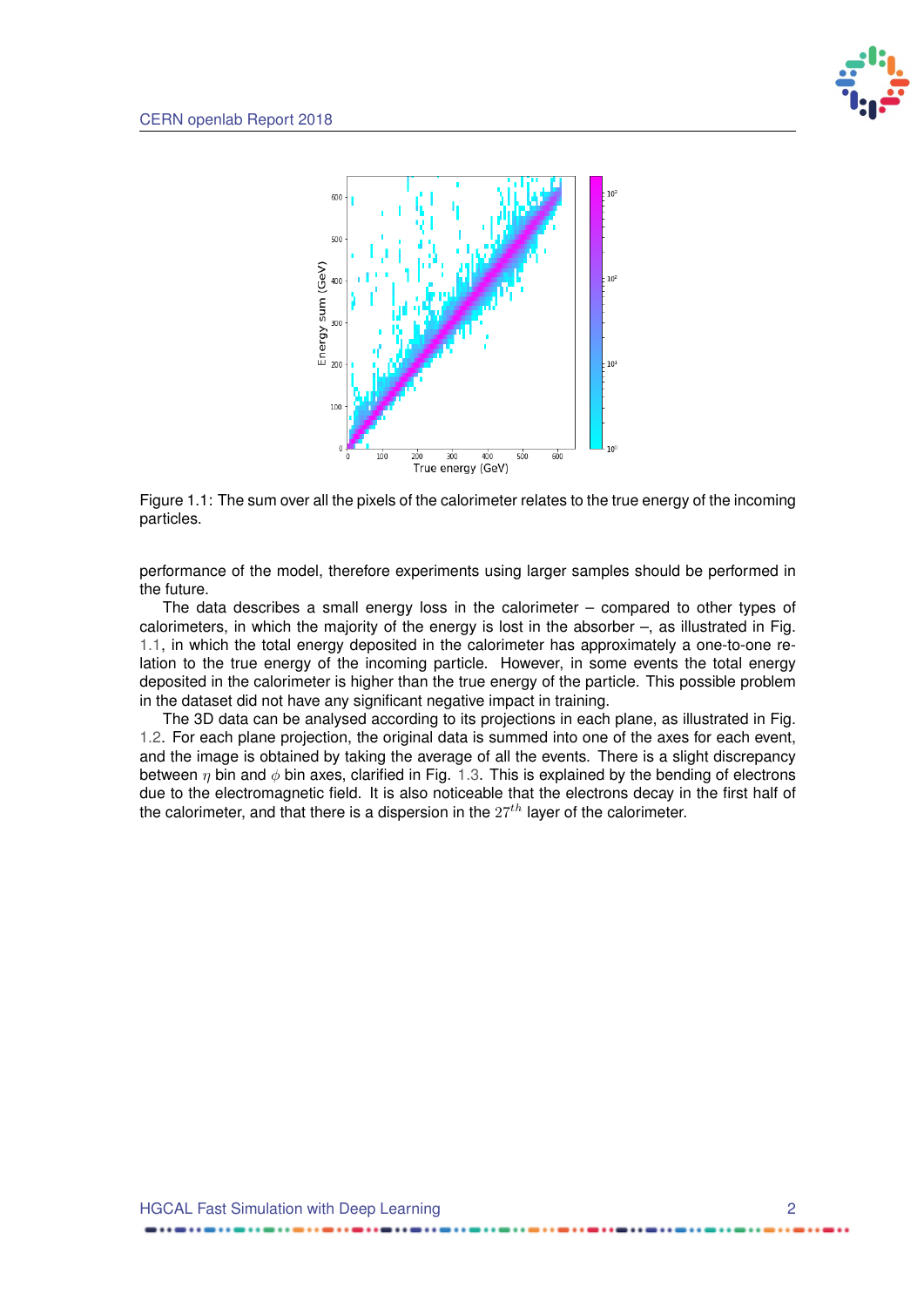

<span id="page-8-0"></span>

Figure 1.2: Projection of the training data in  $\eta \times \phi$ ,  $\eta \times$  depth, and  $\phi \times$  depth planes.

<span id="page-8-1"></span>

Figure 1.3: Total energy deposited in  $\eta$  and  $\phi$  bins, according to the position. Most of the energy depositions occur in the center of the calorimeter, while the energy depositions over the  $\phi$  bin surpass the depositions over the  $\eta$  bin.

..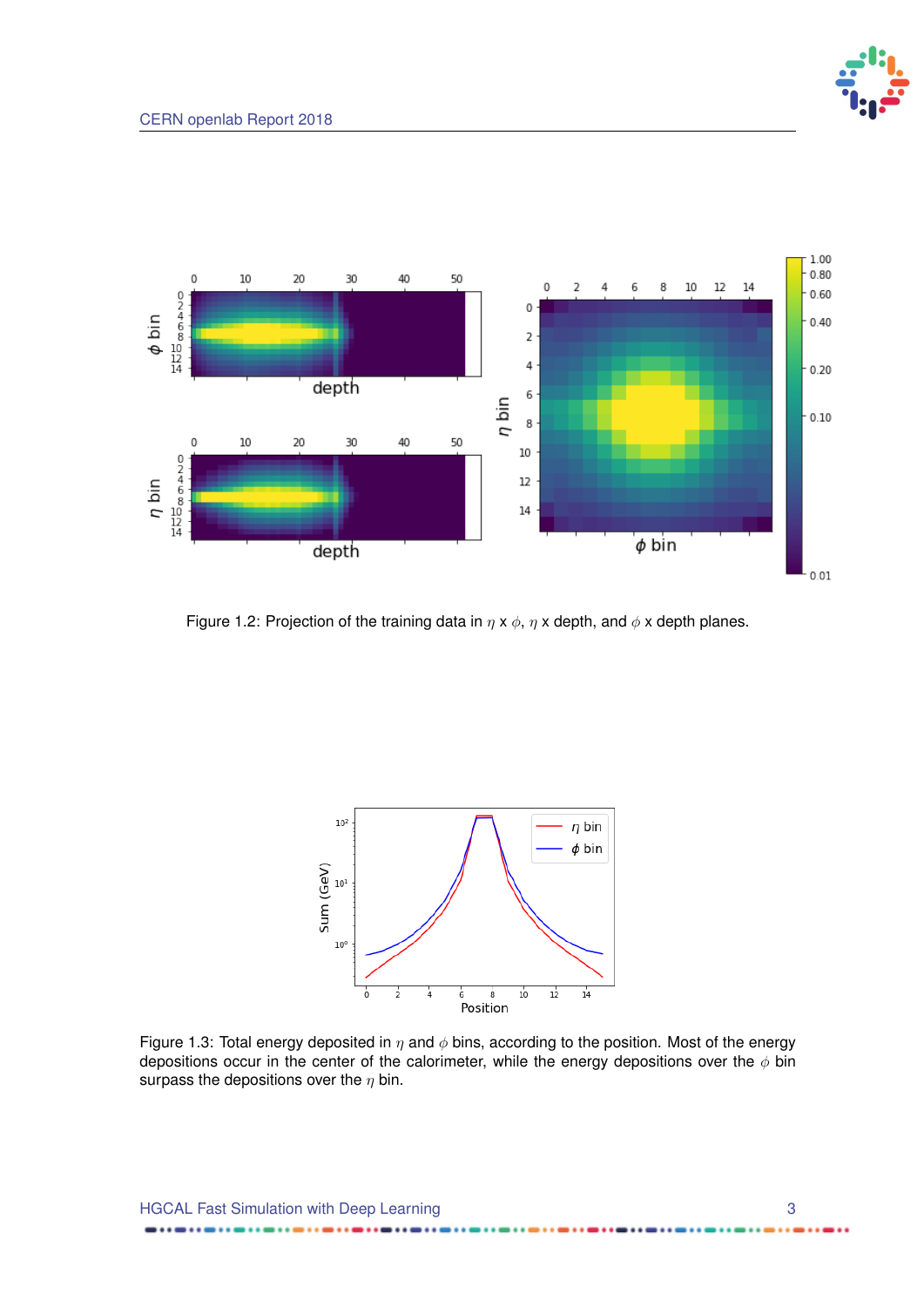

### <span id="page-9-3"></span><span id="page-9-0"></span>**1.3 GANs and WGANs**

GANs are generative models that use supervised learning to estimate the cost function. They use adversarial training by defining a generative model  $(G)$  that captures the data distribution, and a discriminative model  $(D)$  that estimates the probability of whether a sample came from the training data, or from the generative model. The generator is a differentiable function that yields a sample from the generative model given a noise variable  $z$ . While  $D$  trains, it estimates the ratio between the training data distribution and the model-generated distribution.  $D$  can identify the samples that came from the generator because the data lies in a low-dimensional manifold. During training, these two models compete against each other: G should produce samples as close to the training data as possible, in order to maximize the probability of  $D$  making a mistake. This is possible through a MiniMax game, in which the loss function (eq. [1.1\)](#page-9-1) should be optimized.

<span id="page-9-1"></span>
$$
\min_{G} \max_{D} L(D, G) = E_{x \sim p_r(x)}[\log D(x)] + E_{z \sim p_z(z)}[\log(1 - D(G(z)))] \tag{1.1}
$$

Even though GANs have been successful in image generation problems, practical training is unstable for various reasons. The largest problem is non-convergence: while each model updates its cost separately, the gradient update in each model may not converge, thus being hard to achieve the Nash equilibrium.

To mitigate such problem, the Wasserstein GAN (WGAN) [\[1\]](#page-16-7) uses the Wasserstein distance to measure the distance between two probability distributions: from "generated" (generated by the generator model) to "real" (training) data. This measure is also known as the Earth Mover's distance, and it can be interpreted as moving amounts of volume from one distribution to the other at a minimum cost–in terms of quantity of moves and distance–until one distribution turns into the other one. WGANs use the Wasserstein distance as the loss function, according to eq. [1.2.](#page-9-2)

<span id="page-9-2"></span>
$$
W(p_r, p_g) = \frac{1}{K} \sup_{\|f\|_{L} \le K} E_x \sim p_r[f(x)] - E_{x \sim p_g}[f(x)] \tag{1.2}
$$

In WGANs the discriminator must lie within the space of 1-Lipschitz functions, which is reinforced with weight clipping: after every gradient update in the discriminator, the weights are limited to a fixed range  $[-c, c]$ .

Furthermore, the discriminator does not play the role of a critic, but it helps to approximate the Wasserstein metric by trying to maximize the distance between its outputs for real and generated samples. Whereas in the vanilla GAN the discriminator had a sigmoid output, representing the probability that samples are real or generated, in the WGAN the discriminator's output is linear. In addition, it is convenient to label generated samples as -1 and real samples as 1, instead of 0 and 1, so that label multiplication aids the calculation of the loss function.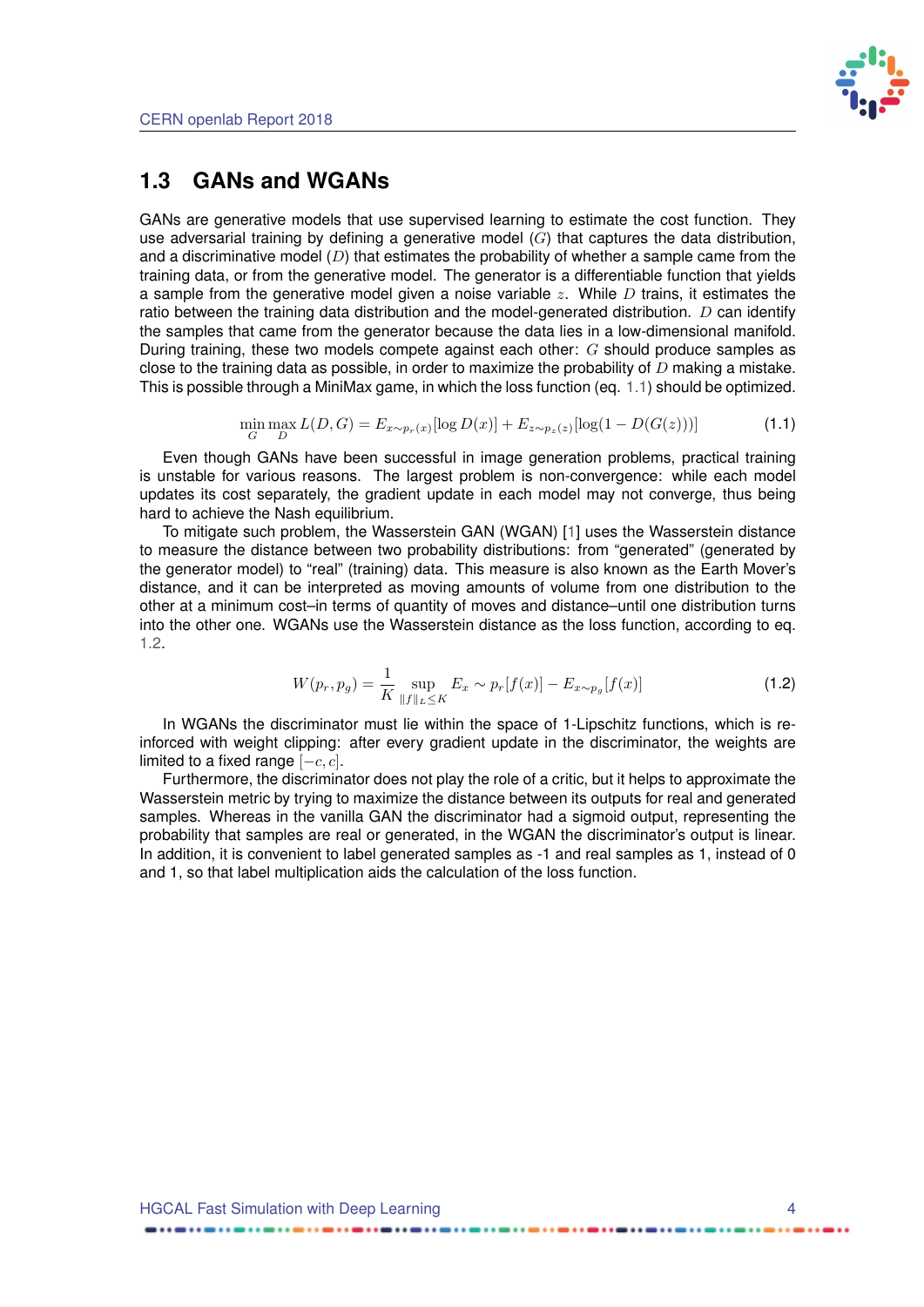

## <span id="page-10-3"></span><span id="page-10-0"></span>**2. HGCAL WGAN**

### <span id="page-10-1"></span>**2.1 Model architecture and training**

The model architecture is a variation of the DCGAN (Deep Convolutional GAN) [\[10\]](#page-16-8). It uses batch normalization [\[7\]](#page-16-9) layers with momentum 0.8 both in the discriminator and in the generator, except for the last layer of the generator and first layer of the discriminator, since the model can then learn the mean and scale of the data distribution.

RMSprop [\[6\]](#page-16-10) is used as the optimizer with learning rate  $0.5 \cdot 10^{-4}$ , as recommended in the WGAN paper [\[1\]](#page-16-7), since momentum-based optimizers like Adam cause instability in model training. The models were training using a mini-batch size of 128. The weights were initialized from a uniform distribution with Glorot uniform initializer. The clipping value is 0.05, and the discriminator network is trained five times for every generator training iteration.

Multiple models were tested, with varying types of convoltional layers. This work presents the most successful model in terms of quality of samples generated and training time. The critic network, illustrated in [2.2,](#page-11-1) processes generated and real images by using two-dimensional convolutional layers, treating the calorimeter layers as image channels of dimension 55, whereas the  $16 \times 16$  cross section is treated as image rows and columns, respectively. The generator network receives random noise as input as starts from a 100-dimensional latent space. Fractionallystrided convolutions are applied in the same way to generate samples of the same dimensions as the real images: 16x16x55, as shown in Fig. [2.1.](#page-10-2)

<span id="page-10-2"></span>

Figure 2.1: Architecture of the generator network. The generator starts from a 100-dimensional uniform distribution projected to a convolutional representation. Three deconvolutions are used until the generated image of the correct shape is reached.

HGCAL Fast Simulation with Deep Learning **5** 5 5 5 5 7 3 4  $\sigma$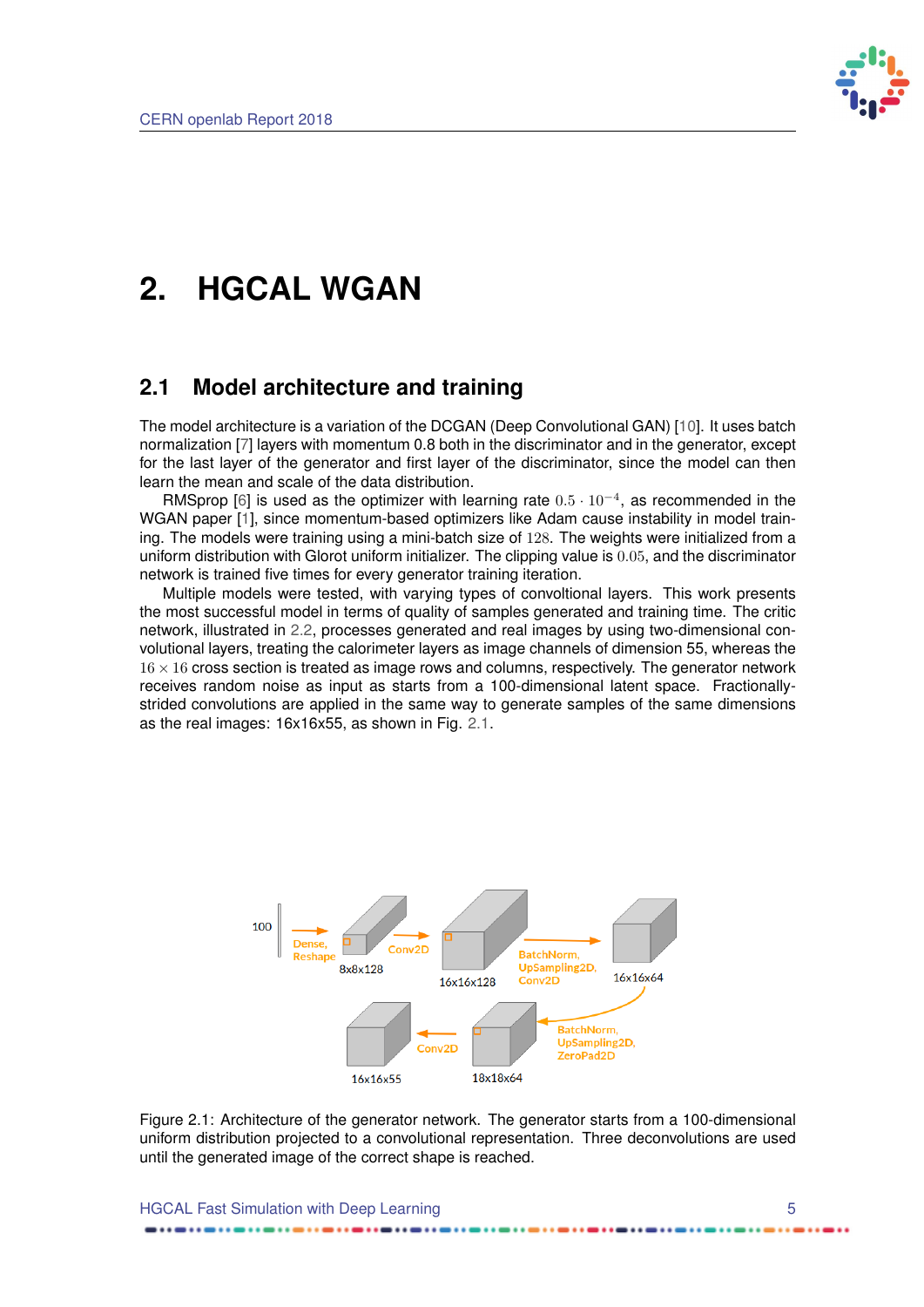

<span id="page-11-1"></span>

Figure 2.2: Architecture of the critic network. Four Convolution2D layers are applied in conjunction with ZeroPadding2D, Batch Normalization, and Dropout layers. The output from the Dense layer does not contain the sigmoid activation function that is usual of discriminator architectures.

### <span id="page-11-0"></span>**2.2 Results**

The generated samples are similar to the real ones, but present higher values of energy. The energy deposition in each axis of the calorimeter, shown in Fig. [2.3,](#page-12-0) reveals that the showers are well-reproduced with respect to the depth of the calorimeter. On the other hand, the generated showers are problematic with respect to the  $x - y$  bin– axis in its borders. The distribution of energy deposition along the y  $-\phi$  bin– axis for generated samples still requires improvement to be better approximated to the distribution of real samples.

Different metrics have been applied for model evaluation: Wasserstein distance, Kullback-Leibler (KL) divergence, and Jensen-Shannon (JS) divergence. They measure the difference between the energy distributions of real and fake samples for each axis (the same distributions shown in Fig. [2.3\)](#page-12-0). The average of the score of each axis is calculated for each metric, and the results are displayed in Fig. [2.4.](#page-12-1) It is clear that all metrics converge on showing the performance of the model during training; they all indicate that the best model is achieved approximately in step 4000, after which the divergence only increases. It is relevant to point out that the minimum achieved around step 2000, it does not represent a reliable metric due to its uncertainity. Fig. [2.5](#page-13-0) shows the Wasserstain distance plotted for each axis. While the distribution along z is learned fast, the distributions along x and y only agree with each other after step 4000.

The training time of the model presented for 2000 steps is of approximately 10 minutes in a V100 Nvidia GPU, as shown in Table [2.1.](#page-11-2) Furthermore, 1000 samples can be generated in less than a second using 10 CPU cores Skylake.

<span id="page-11-2"></span>

| <b>Time X Machine</b>         | Nvidia V100 GPU | Nvidia GeForce GTX 1080 | CPUs |
|-------------------------------|-----------------|-------------------------|------|
| Training (2000 steps) (s)     | 486             | 928                     | 3373 |
| Generation (1000 samples) (s) |                 |                         | 0.69 |

Table 2.1: Comparison between training and generation time in different machines.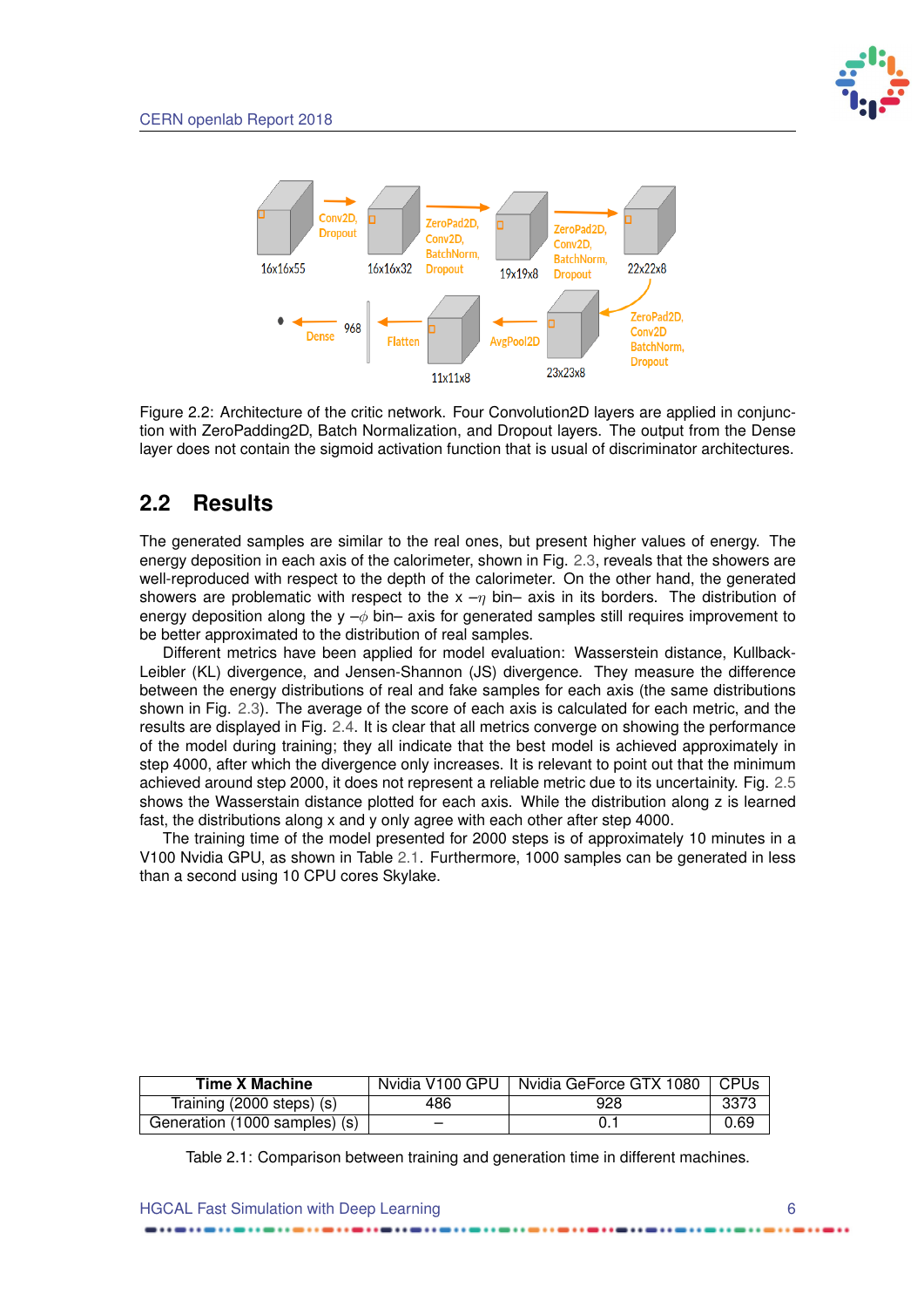

<span id="page-12-0"></span>

<span id="page-12-1"></span>Figure 2.3: Energy deposition per axis. The generated samples demonstrate a similar distribution to the real samples regarding the z axis – depth of the calorimeter. Distributions along  $x - \eta$  bin – and  $y - \phi$  bin – axes require improvement.



Figure 2.4: Average of the measure of the Wasserstain distance, KL divergence, and JS divergence, calculated on the distributions of energy deposition per axis. The best model is found by step 4000.

HGCAL Fast Simulation with Deep Learning 77 and 77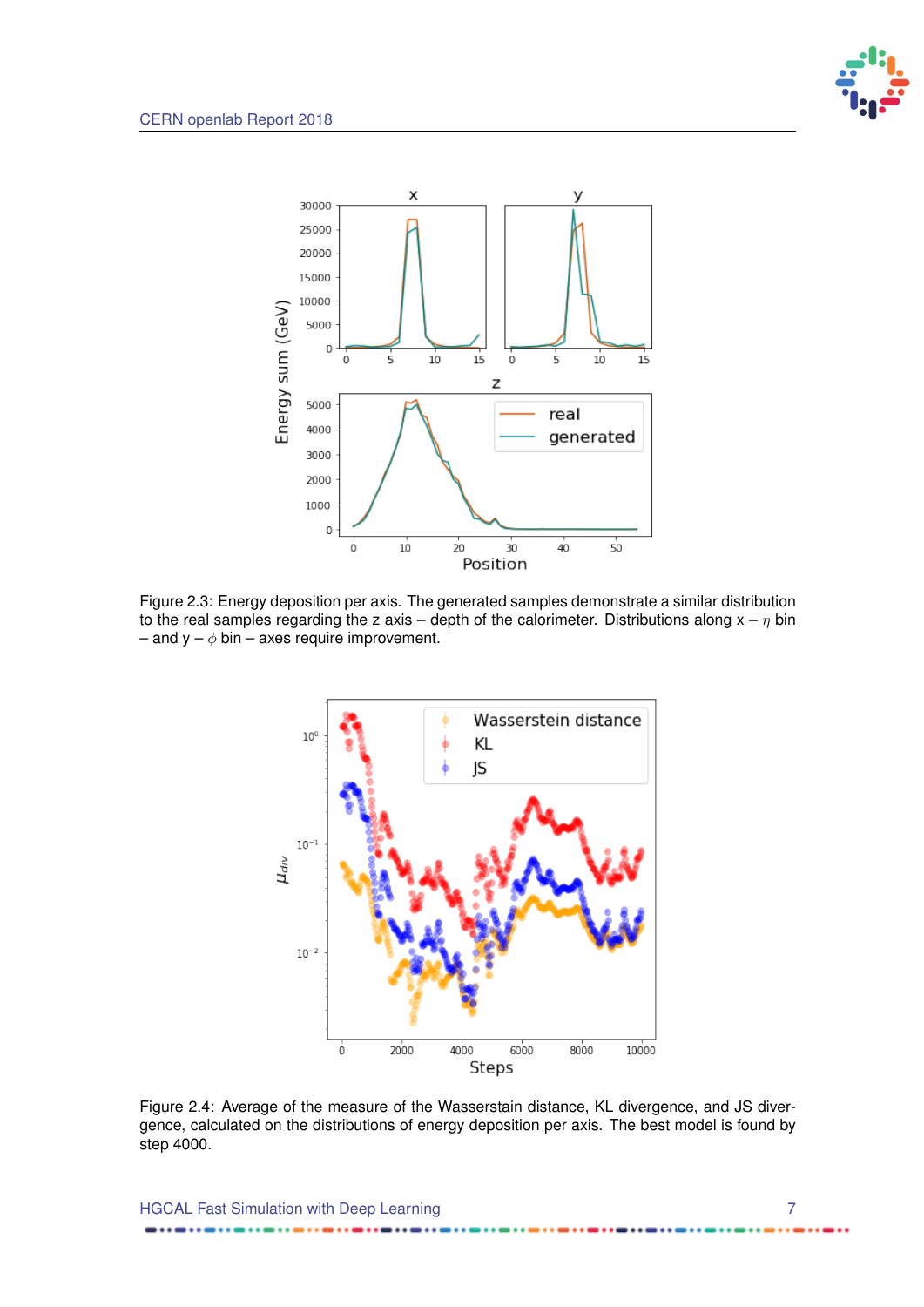

<span id="page-13-0"></span>

Figure 2.5: Wasserstain distance metric calculated on the distributions of energy deposition per axis. The distribution along the  $z$  – depth of the calorimeter– axis is learned fast, while the distribution on  $x - \eta$  bin– and  $y - \phi$  bin– axes stabilize after step 4000.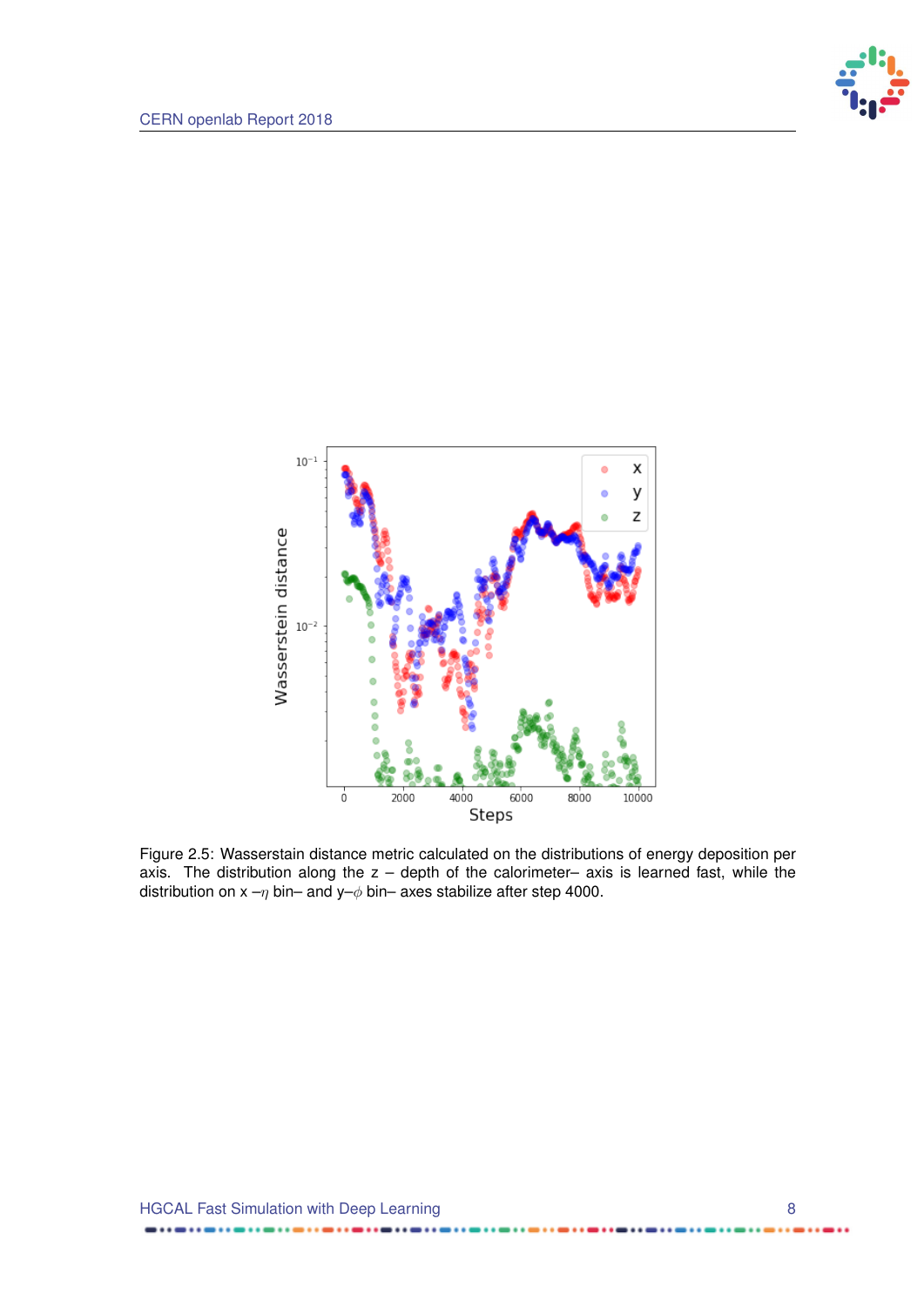

### <span id="page-14-1"></span><span id="page-14-0"></span>**3. Conclusions**

This work proposes the use of WGANs as an alternative to supply the high demand for fast shower simulation for the HGCAL after the CMS Phase II Upgrade, and demonstrates a good baseline that can be further explored. The generated samples have shown to be similar to the real sample distribution, especially in reproducing energy deposits along the depth of the calorimeter. Nevertheless, improvement is still necessary in generating samples in better correspondence to the real distribution over  $\eta$  and  $\phi$  bins. A bigger dataset could auxiliate in this task. Different metrics were employed to evaluate the generated samples, and they all converge both in comparing models and in deciding when to stop training. Comparisons between different models using the Wasserstein difference metric will be presented in the future. In addition to the successful model performance, the proposed framework promises significant simulation speedup: training is performed under 10 minutes in a V100 GPU, whereas the inference time to generate 1000 samples is less than a second in the same machine. Benchmarking in more machines would be interesting. Yet these numbers cannot be directly compared to GEANT yet because the events generated have lower complexity.

For future work, an additional task of energy regression task will be given to the generator, as an attempt to preserve the correlation between the total energy generated per event and how such energy is distributed over the calorimeter, as has been shown in other studies [\[8\]](#page-16-5). Constraints on the total energy,  $\eta$ , and  $\phi$  will be imposed to sample generation. Furthermore, other datasets must be explored for different particle types – such as photons and pions – and for events containing pileup.

Zero suppression problems may arise from the simplification of the problem when the data is preprocessed. In a real experiment, sensors will contain inifinitely small energy deposits, which will be different from the generated samples, and can be an identifier to aid the criticial network in discriminating generated from real samples. This issue can be mitigated by inserting a distribution of infinitely small values to the input that is given to the critic. Alternatively, it can be added to the end of the generator network.

After the development of this work it was noticed that the dimension of the depth of the HGCAL is 52 instead of 55. This difference does not affect the results, but should be considered for reimplementing the model architectures to decrease computational time during training.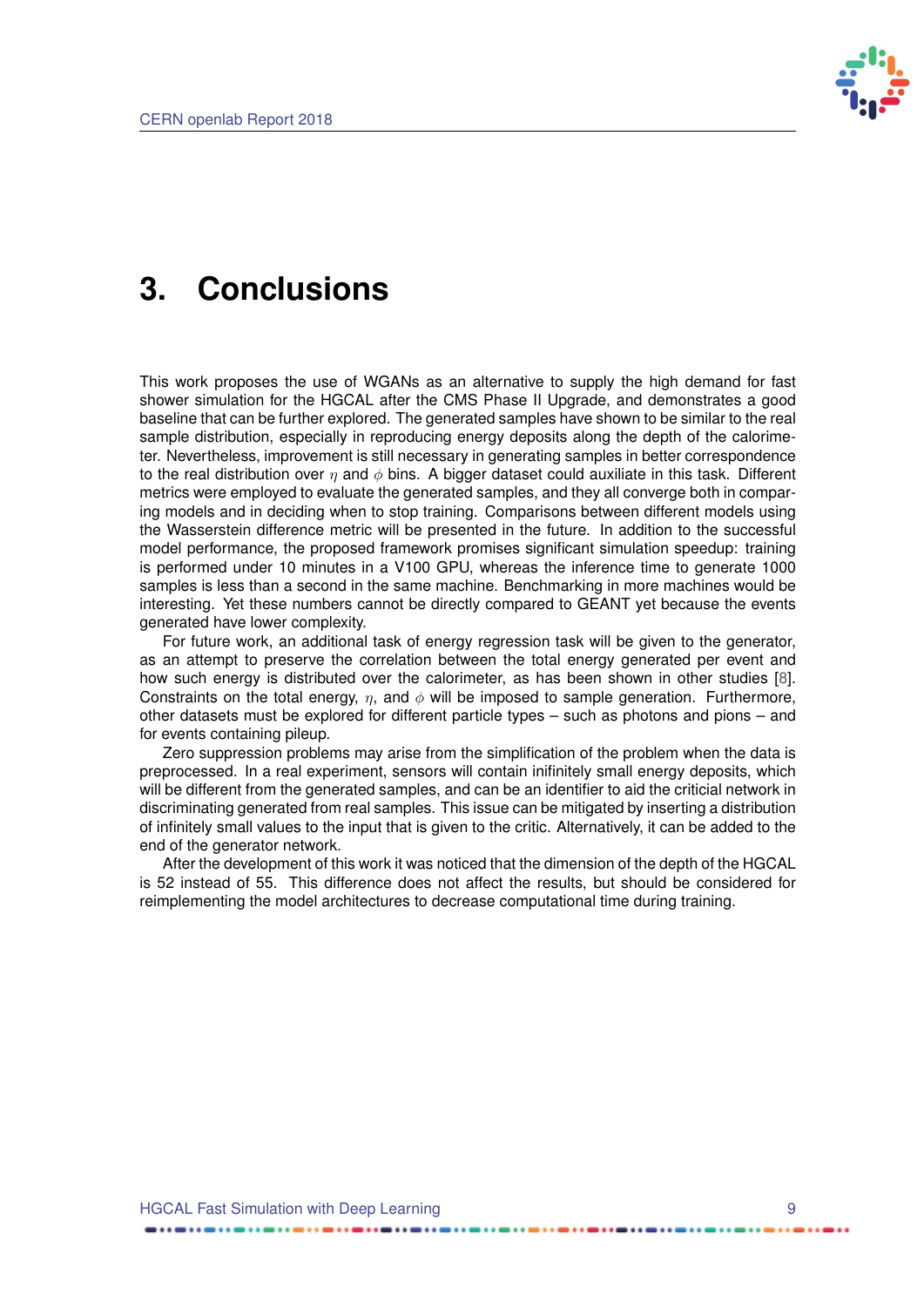

### <span id="page-15-0"></span>**4. Acknowledgments**

I am immensely grateful to my supervisor Maurizio Pierini for all the support offered during this project. I also appreciate the collaboration of Shah-Rukh Qasim and Jan Kieseler in data preprocessing. I would like to thank Sofia Vallecorsa and Gul Rukh Khattak in insightful discussions on the application of GANs for calorimeter simulations, and Jean-Roch Vlimant for instructing me about training of GANs besides supporting me in training GANs under the mpi\_learn framework.

This project was received funding from the European Research Council (ERC) under the European Union's Horizon 2020 research and innovation program (grant agreement no. 772369).

Part of this work was conducted at *"iBanks"*, the AI GPU cluster at Caltech, and part at the VOMS cluster from the Simons Foundation. We acknowledge NVIDIA, SuperMicro and the Kavli Foundation for their support of *"iBanks"*.

Finally, I am thankful to the Openlab organization and fellow summer students for contributing to a wonderful and intense summer.